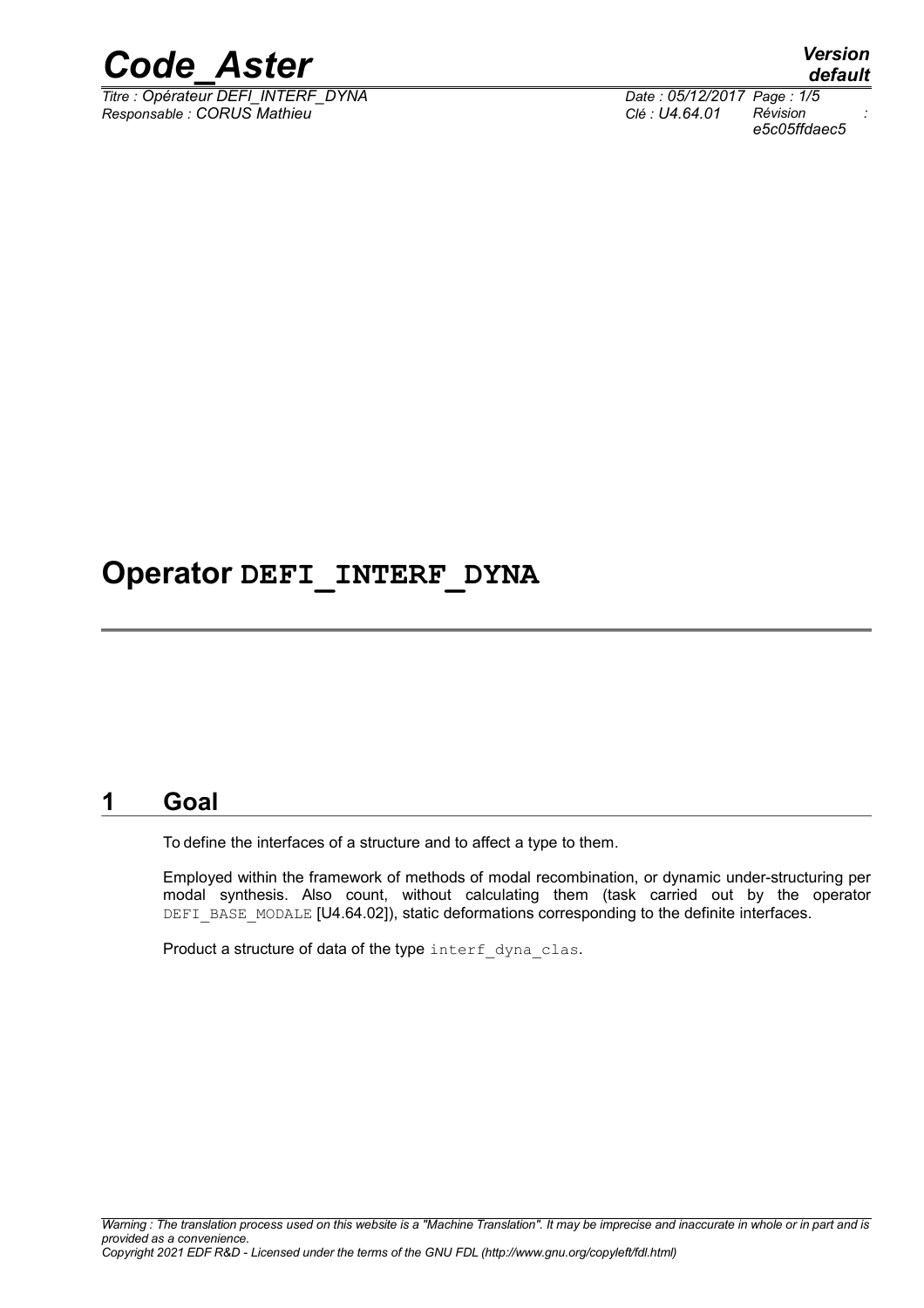# **Code Aster**

Titre : Opérateur DEFI\_INTERF\_DYNA Responsable : CORUS Mathieu

# **Contents**

| 4Fxamnle | 5 |
|----------|---|



Date: 05/12/2017 Page: 2/5 Clé : U4.64.01 Révision e5c05ffdaec5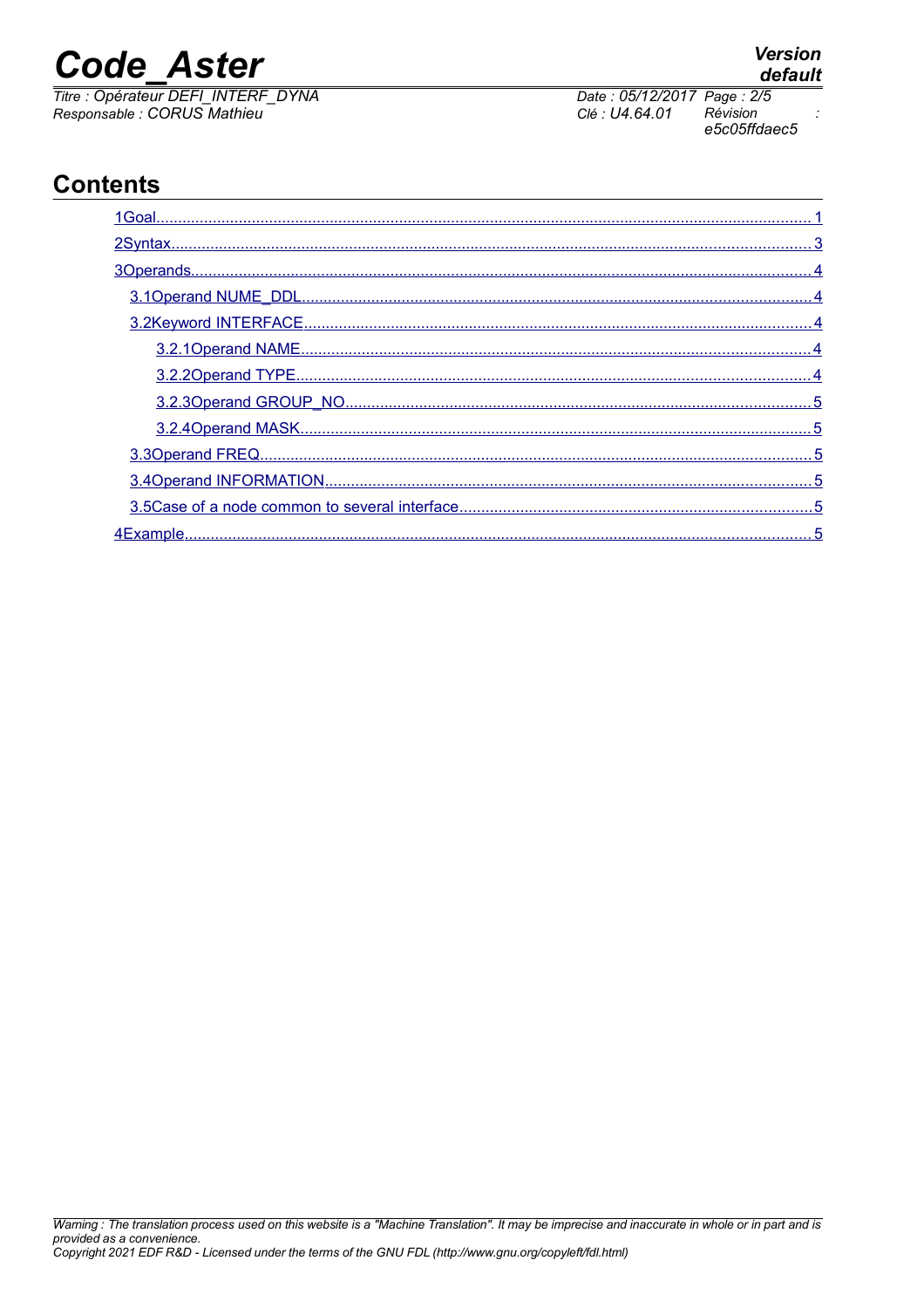# *Code\_Aster Version*

*Titre : Opérateur DEFI\_INTERF\_DYNA Date : 05/12/2017 Page : 3/5 Responsable : CORUS Mathieu Clé : U4.64.01 Révision :*

*e5c05ffdaec5*

### **2 Syntax**

```
inter [interf_dyna_clas] = DEFI_INTERF_DYNA
( \bullet NUME DDL = naked , [nume ddl]
   \blacklozenge INTERFACE = \_\text{F} (\blacklozenge NAME = 'nom_int', [KN]
                  \blacklozenge TYPE = / 'MNEAL',
                             / 'CRAIGB',
                             / 'CB_HARMO',<br>/ 'NO',
                                          [DEFECT]
                  ♦ GROUP_NO = 'lgno', [l_gr_noeud]
                  ◊ MASK = 'lddl', [l_cmp]
                  ),
   \Diamond FREQ = / val freq, [R8]
             / 1, [DEFECT]
   \Diamond INFORMATION = / 1, [DEFect]/2,
)
```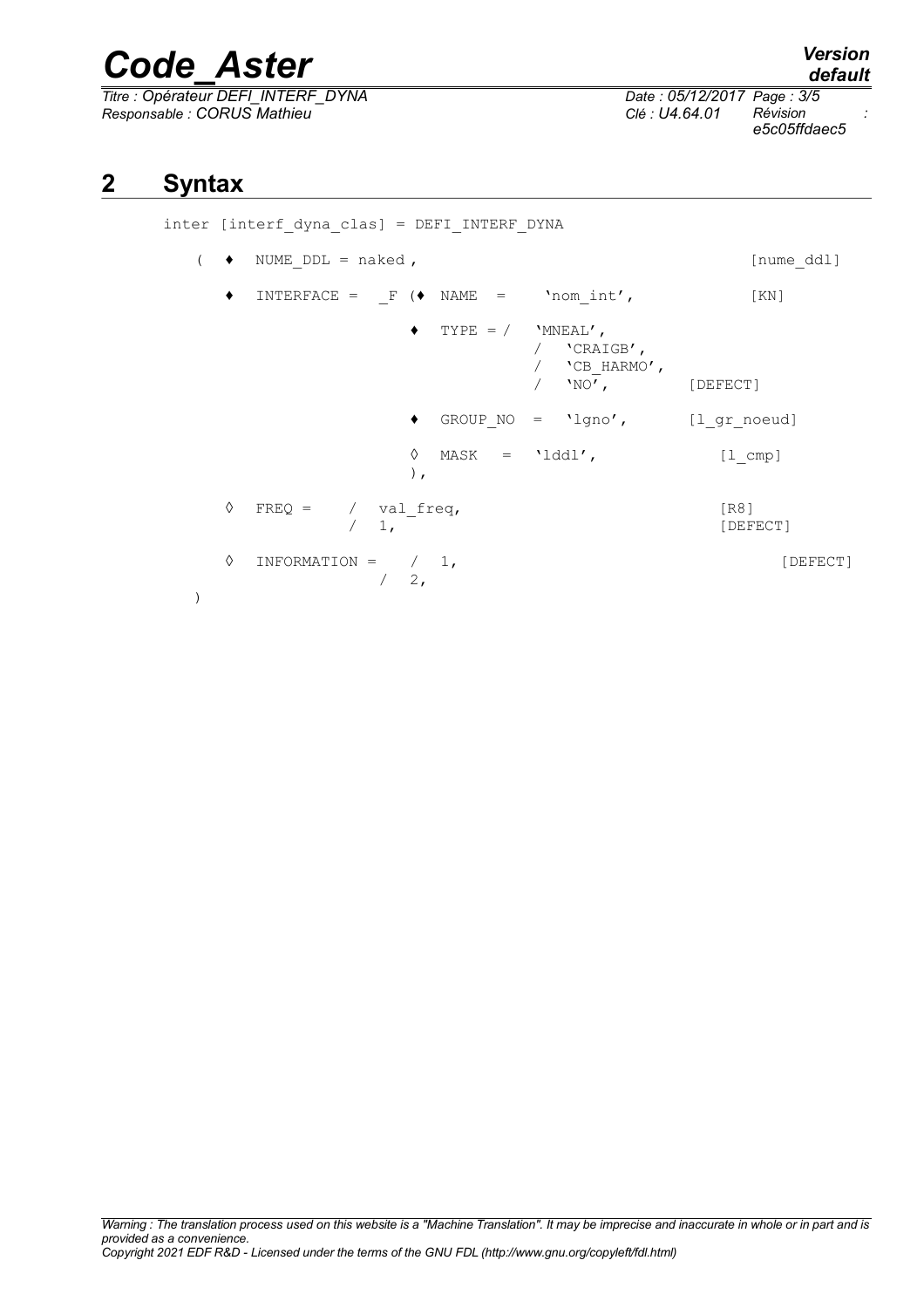# *Code\_Aster Version*

*Titre : Opérateur DEFI\_INTERF\_DYNA Date : 05/12/2017 Page : 4/5 Responsable : CORUS Mathieu Clé : U4.64.01 Révision :*

*e5c05ffdaec5*

*default*

## <span id="page-3-4"></span>**3 Operands**

#### **3.1 Operand NUME\_DDL**

<span id="page-3-3"></span>NUME  $DDL = naked$ Name of the concept nume ddl structure.

#### **3.2 Keyword INTERFACE**

<span id="page-3-2"></span>♦ INTERFACE

<span id="page-3-1"></span>Keyword factor for the definition of the interfaces.

#### **3.2.1 Operand NAME**

◊ NAME = 'nom\_int'

Name of the interface. **It is obligatory for each interface**. So for an occurrence of the keyword factor INTERFACE no name is given, then this occurrence comes to supplement the definition of the interface previously named (concatenation of the list of the nodes following those already existing). This makes it possible to use the keyword  $GROUP-NO$  for the same interface, or to give various arguments to the keywords MASK and DDL\_ACTIF within the same interface.

#### **3.2.2 Operand TYPE**

<span id="page-3-0"></span>◊ TYPE =

It makes it possible to specify the kind of the modal base corresponding to the interface.

'MNEAL':

interface corresponding to a modal base of type MAC-NEAL which understands clean modes and modes of fastener. The modes of fastener are not entered, with the interface, that on the not blocked and not masked degrees of freedom.

'CRAIGB':

interface corresponding to a modal base of type CRAIG-BAMPTON which understands clean modes and constrained modes. The constrained modes are not entered, with the interface, that on the degrees of freedom blocked by dualisation and not masked.

'CB\_HARMO':

interface corresponding to a modal base of harmonic type CRAIG-BAMPTON which understands clean modes and constrained harmonic modes (imposed harmonic unit displacement). The frequency used is that given in argument of the keyword frequency 'FREQ'.

The harmonic constrained modes are not entered, with the interface, that on the degrees of freedom blocked by dualisation and not masked.

'NONE':

free interface. No static deformation will be calculated; the modal base will comprise only clean modes.